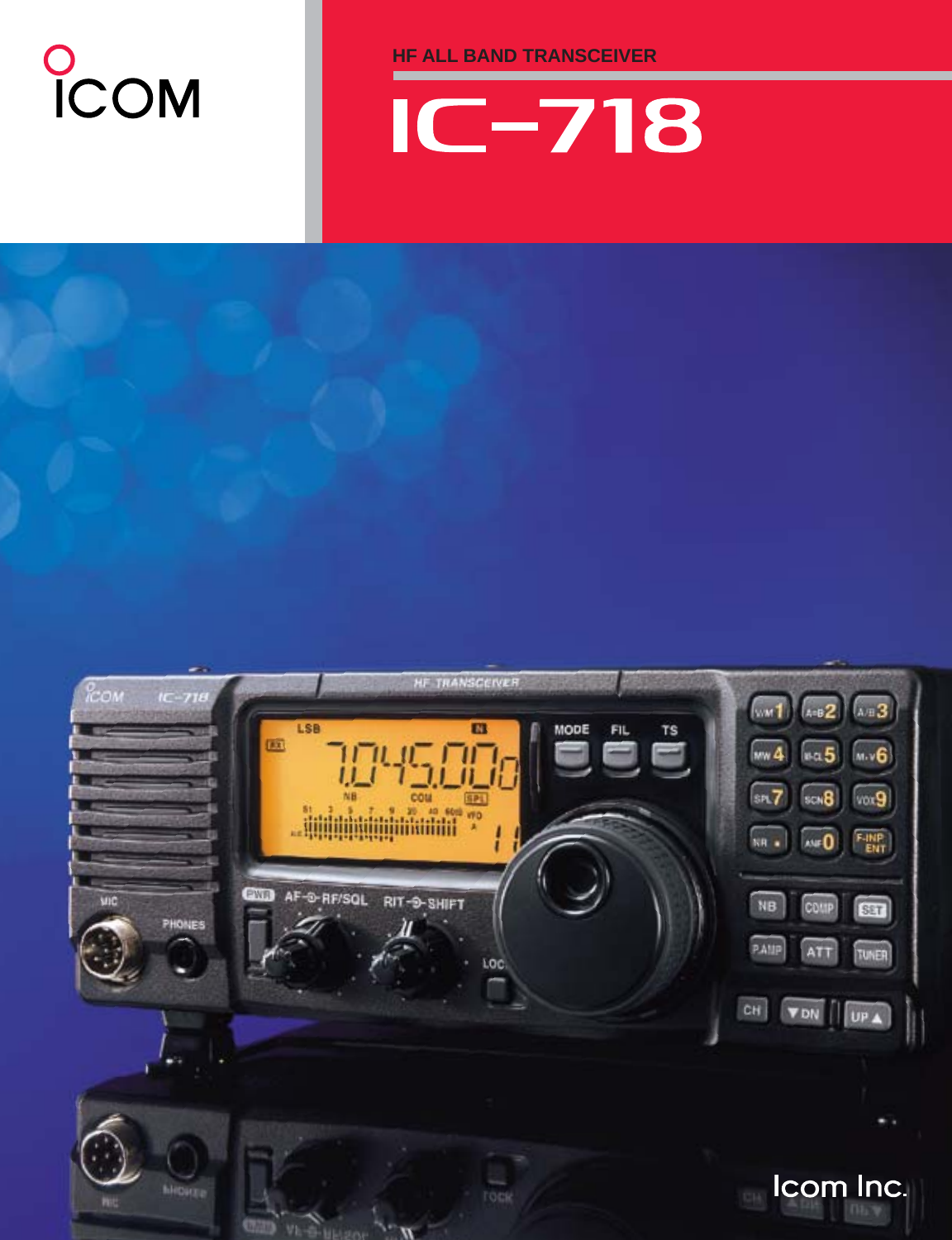#### **Front mounted loud speaker**

The IC-718 has a speaker mounted on the front panel. With the speaker facing the operator, audio sounds can be clearly heard without impediment during operation. It is no longer necessary to manually increase the volume to try and capture audio sounds.

#### **Superior basic performance**

The IC-718 has 0.03–29.999999 MHz\* general coverage receive capability. A 4 element system is employed for the 1st receive mixer, providing superior receive IMD, especially from in-band near-by interfering signals. A well-designed doubleconversion system to help minimize image and spurious responses for better signal fidelity, is also built-in. A newly designed PLL circuit has been adopted to improve C/N ratio characteristics. The combination of the 4-element system mixer and new PLL circuit allows superior basic performance as that of a commercial grade transceiver.

\*Guaranteed range: 0.5–29.999999 MHz

#### **Optional DSP capability**

With the optional UT-106<sup>\*</sup> installed you gain AF DSP capabilities. The DSP includes the

following to give you superior receive quality in your shack. \* Already installed with some versions.



#### **Noise reduction:**

Pulls desired AF signals from noise. Outstanding S/N ratio is achieved, providing clean audio in SSB and AM.



#### **Automatic Notch filter:**

This automatically minimizes beat signals and heterodynes while preserving the receive signal. Also, the notch frequency is automatically adjusted to follow interfering beat signals— for example, reducing interference from RTTY signals during SSB operation.

#### **Interference rejection— IF shift**

To reject interference, the IC-718 has an IF shift function which shifts the center frequency of the IF passband electronically to reduce adjacent interference.

#### **Microphone compressor**

The IC-718 has a low distrotion microphone compressor. This feature compresses microphone audio input to increase average audio output level. The result is, that talk power is increased. This function is effective for long distance communication, or when propagation conditions are poor.

#### **RF gain control**

RF gain control is combined with the squelch control. The RF gain adjusts minimum response receiver gain, and ignores signals weaker than the pre-set level providing pleasant stand-by, or scanning.

#### **Ample CW features**

An electronic keyer with a variable dot/dash ratio (2.8:1 to 4.5:1) control is built-in. By simply connecting a paddle, easy CW operation can be made. The CW pitch and the key speed are also variable from 300–900 Hz, 6–60 wpm, respectively. Of course, full break-in capability is available with the adjustable break-in delay.

#### **VOX operation**

A VOX (voice operated transmission) is included with the IC-718. It provides handsfree operation by detecting audio signals from the microphone. It's easy!

# **THE OR** THE HETRI

The HF bands allow you to tances covering many km e world. With the superior perf such as wide dynamic range operation you will find making rience the combination of th nology, along with the size a will see the IC-718 will be th ever own.

### **HF TRAN**



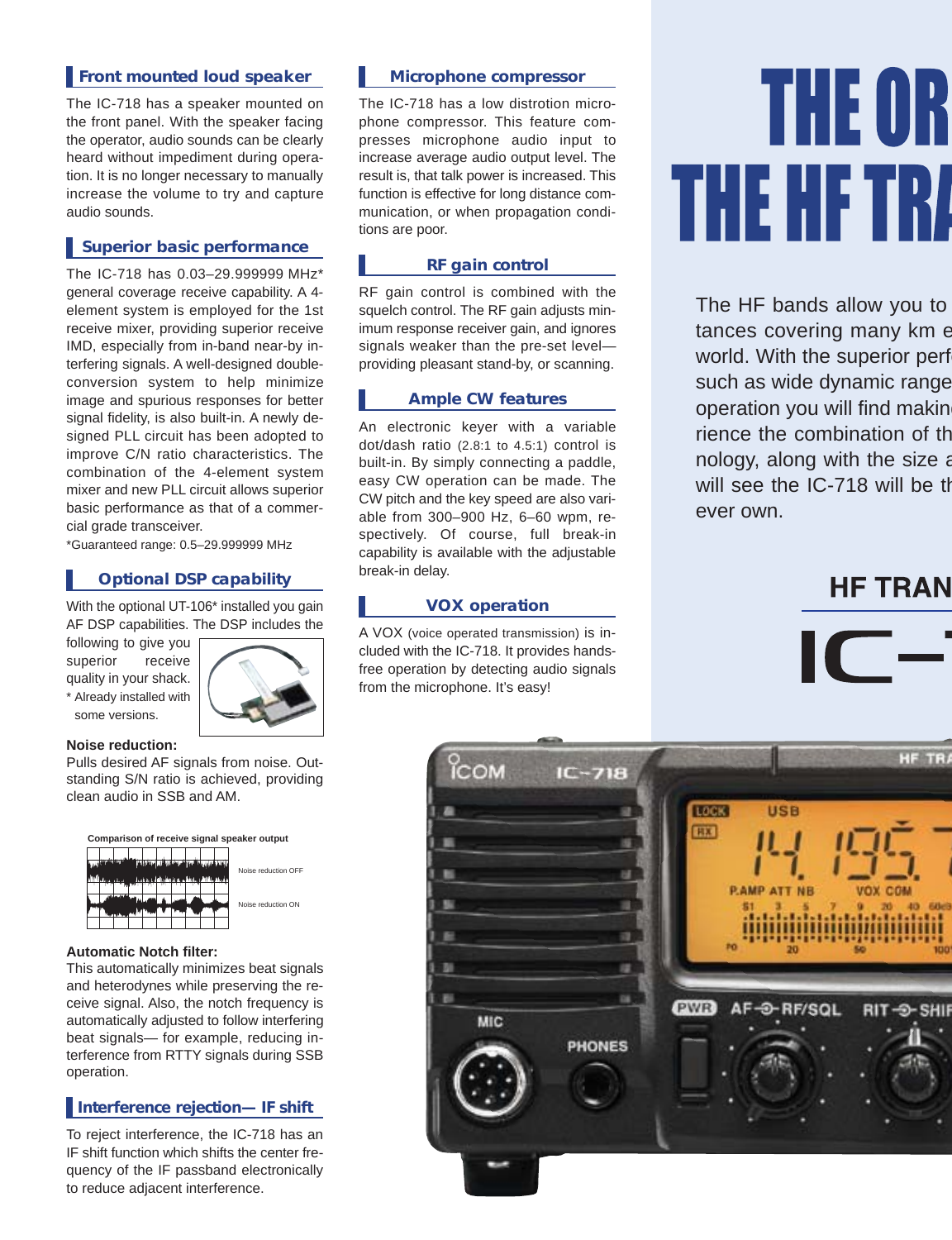# **IGIN OF INSCEIVER**

communicate over long disven to the other side of the ormance found in the IC-718 , high C/N ratio, and full duty g these contacts easy. Expee latest RF and digital techand simplified operation. You he most practical rig you will

## **SCEIVER**

718



#### **Flexible filter selection**

An optional IF filter can be installed into the transceiver to suit your operating preference.



#### **High frequency stability**

When the optional CR-338 HIGH STABILITY

CRYSTAL UNIT is installed, you get a very high frequency stability of  $±0.5$ ppm.





#### **Selectable antenna tuner**

Either the AT-180 or AH-4 optional antenna tuner can be used with the IC-718 to suit your installing conditions, or operating style. Of course, the AH-4 control circuit is built into the IC-718.

#### **Simple operation**

The IC-718 is equipped with a minimum number of switches and controls for superior feature selectability. The 10-key pad on the front panel to directly enter an operating frequency, or a memory channel number. The auto tuning steps function helps quick tuning activates when turning the dial quickly. And the band stacking register is very convenient when changing operating bands.

#### **Digital S/RF meter**

Built-in multi functional digital S/RF meter indicates signal strength level while receiving, and either transmit output power, ALC level or VSWR ratio while transmitting.

#### **Optional voice synthesizer**

A clear, electronically-generated voice announces operating frequency, mode and receiving signal strength level when the optional voice synthesizer unit, UT-102, is installed.

#### **Other features**

- USB, LSB, CW, RTTY (FSK) and AM modes are built-in
- Level adjustable noise blanker
- RF attenuator and Pre-amplifier
- Variety of scanning function types
- Total 101 memory channels are available
- Hand microphone is supplied, and more...